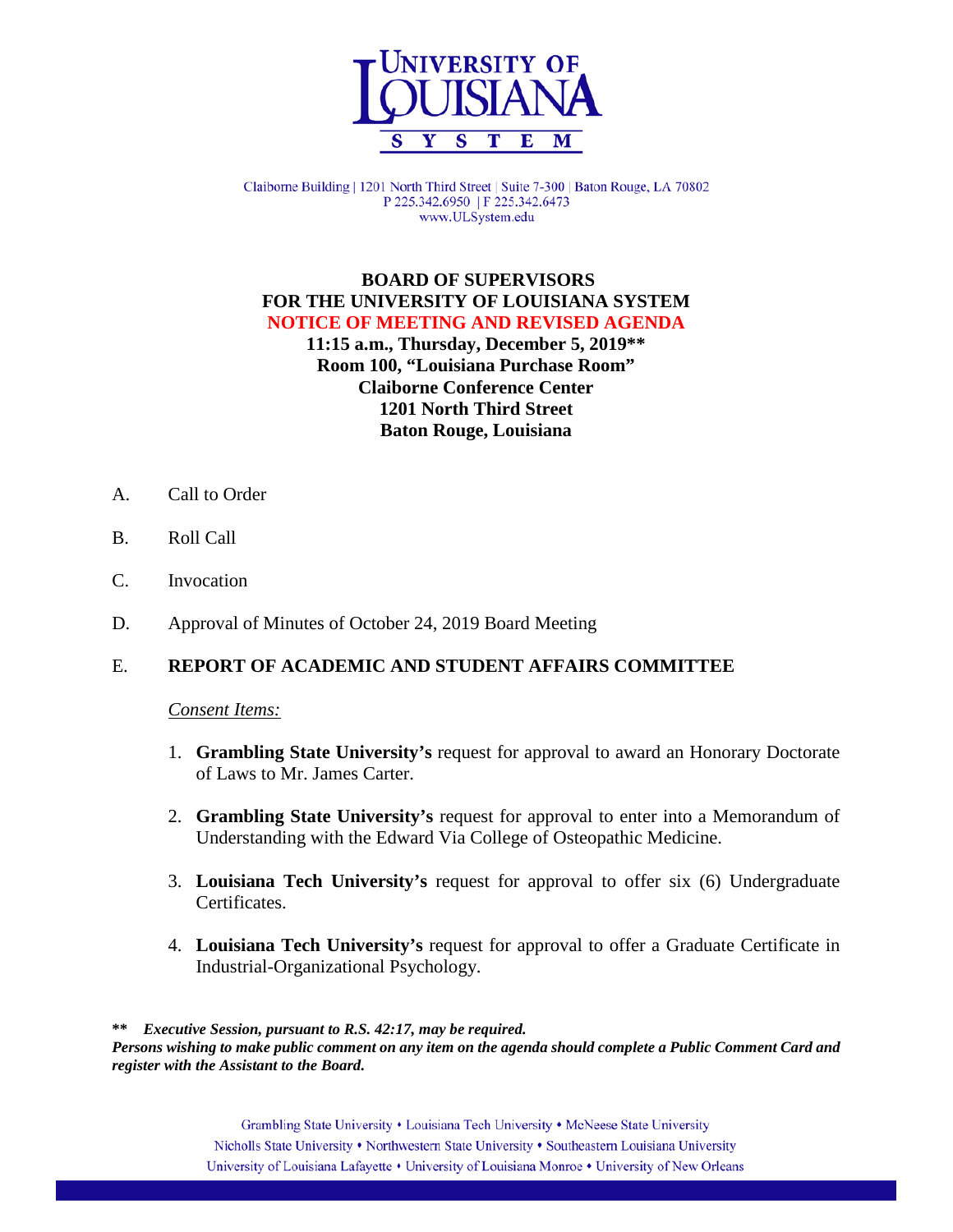Board of Supervisors for the University of Louisiana System Agenda December 5, 2019 Page 2

- 5. **McNeese State University's** request for approval to terminate the Master of Education in Educational Leadership.
- 6. **McNeese State University's** request for approval to terminate the Education Specialist in Educational Leadership.
- 7. **McNeese State University's** request for approval of a transfer agreement with Lamar State College Orange.
- 8. **McNeese State University's** request for approval to offer a Bachelor of Science in Chemical Engineering.
- 9. **Nicholls State University's** request for approval to award an Honorary Doctorate of Humane Letters to Senator Norbèrt "Norby" Chabert.
- 10. **University of New Orleans'** request for approval to offer a Bachelor of Science in Professional Pilot.
- 11. Other Business

### F. **REPORT OF ATHLETIC COMMITTEE**

#### *Consent Items:*

- 1. **McNeese State University's** request for approval to update the McNeese State University policy permitted under the NCAA Bylaw 11.3.2.3 relating to supplemental pay for coaches.
- 2. **University of Louisiana at Monroe's** request for approval of a contract with Mr. Charles Olson, Director of Volleyball/Head Women's Indoor Volleyball Coach, effective August 7, 2019.
- 3. **University of Louisiana at Lafayette's** request for authorization for System President to execute amendments to coaching contracts.
- 4. Other Business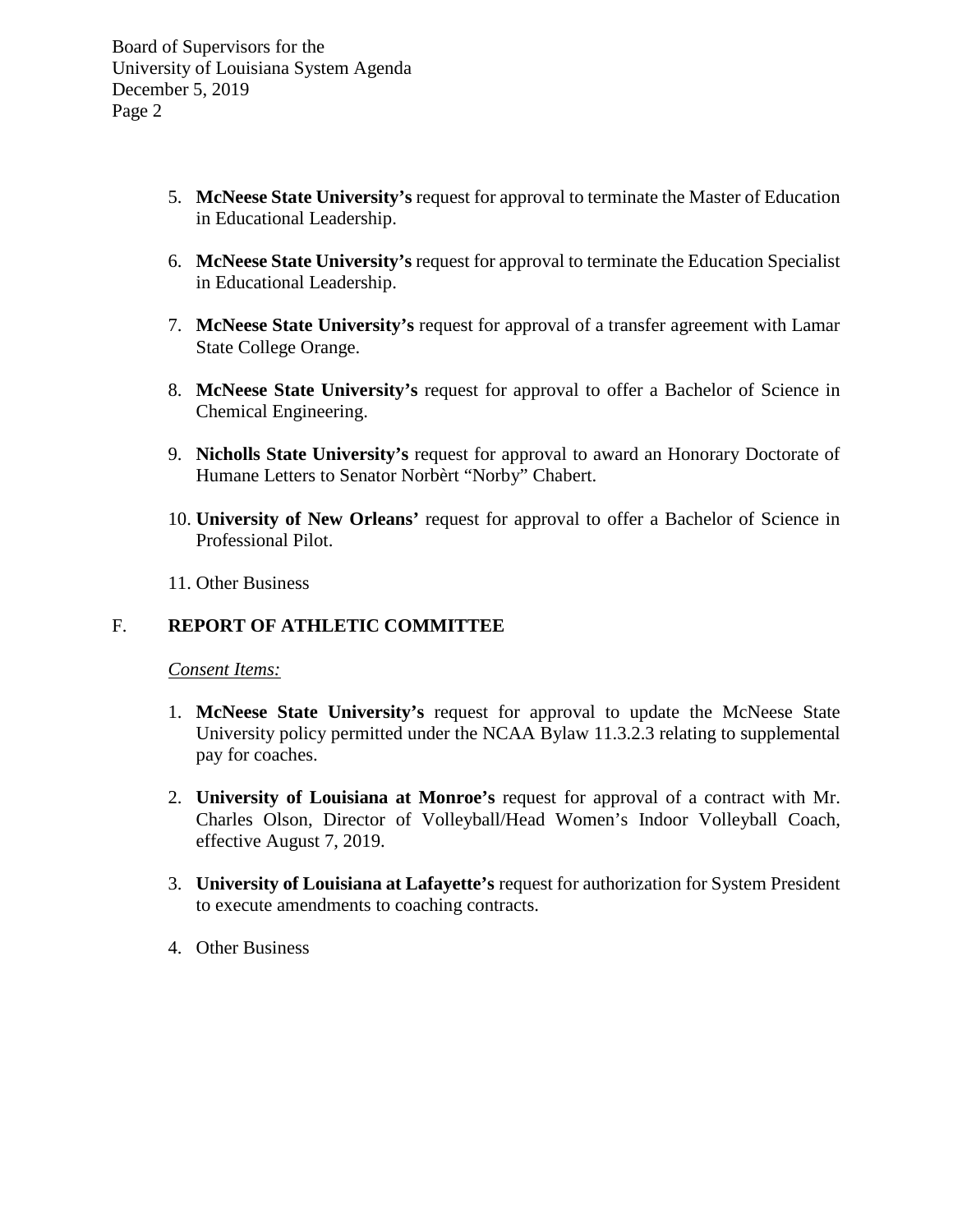## G. **REPORT OF FACILITIES PLANNING COMMITTEE**

#### *Consent Items:*

- 1. **McNeese State University's** request for approval to enter into a Land Lease with the Eucharist J. Labry Revocable Trust for use of pastureland located near the McNeese State University Foundation Fuller Farm Property.
- 2. **McNeese State University's** request for approval to enter into a land Lease with the McNeese State University Foundation for thirty years which in turn will permit billboard construction and use through a sublease to Lamar during the term of the lease and fund future billboard replacement.
- 3. **University of Louisiana at Lafayette's** request for approval to demolish the Beau Soleil Home facility.
- 4. **University of Louisiana at Monroe's** request for approval to enter into a Grounds and Facilities Lease Agreement with ULM Facilities, Inc., a 501(c)3 not-for-profit corporation, to construct a new student dining facility pursuant to the authority vested in La. R.S. 17:3361.
- 5. Other Business

## H. **REPORT OF FINANCE COMMITTEE**

### *Consent Items:*

- 1. **Grambling State University's** request for approval of a Memorandum of Understanding with Bossier Parish Community College for Consideration of Reduced Tuition.
- 2. **University of Louisiana at Lafayette's** request for approval to seek matching funds from the Louisiana Board of Regents for three Endowed Superior Graduate Student Scholarships:
	- a. Fanny Edith Winn Educational Trust/BORSF Endowed Superior Graduate Student Scholarship in Earth and Energy Science I
	- b. Fanny Edith Winn Educational Trust/BORSF Endowed Superior Graduate Student Scholarship in Earth and Energy Science II
	- c. Fanny Edith Winn Educational Trust/BORSF Endowed Superior Graduate Student Scholarship in Earth and Energy Science III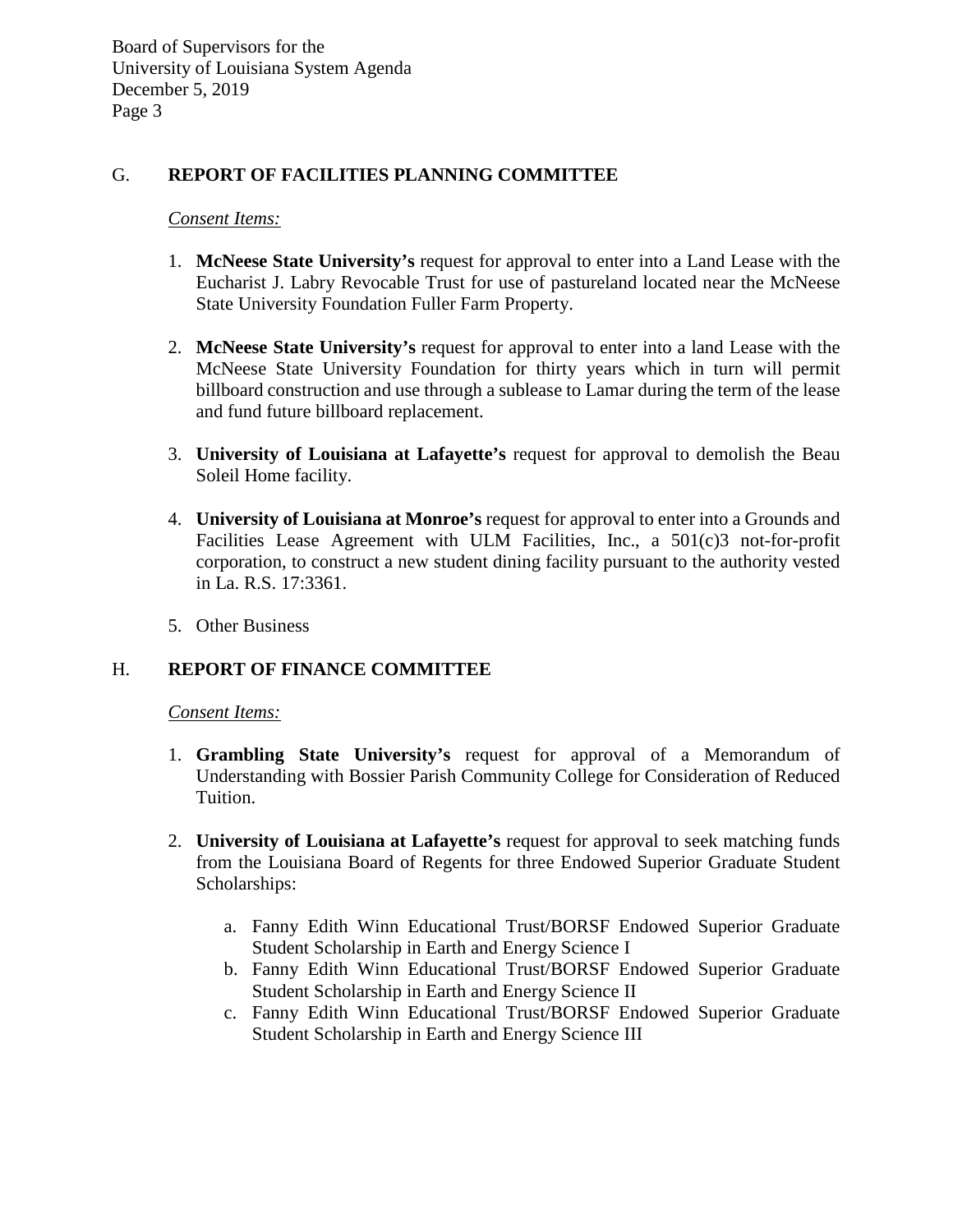Board of Supervisors for the University of Louisiana System Agenda December 5, 2019 Page 4

- 3. **University of Louisiana at Monroe's** request for approval seek matching funds from the Louisiana Board of Regents for four Endowed Superior Graduate Student Scholarships:
	- a. Bill and Marsha Bourn SGS in Pharmacy
	- b. LA Independent Pharmacy Assn SGS in Pharmacy
	- c. Lawrence Alton & Elizabeth Ann Robinson SGS in Healthcare Education
	- d. Michael C. Echols SGS Endowment (MBA)
- 4. **University of Louisiana System's** report on internal and external audit activity for the period of October 21 to December 1, 2019.

## *Discussion Items:*

- 5. **University of Louisiana at Monroe's** request for approval to establish the Kim Sledge Endowed Chair in Risk Management and Insurance.
- 6. **University of Louisiana System's** request for approval to approve fees pursuant to Act 293 of the 2017 Regular Session of the Louisiana Legislature.
- 7. **University of Louisiana System's** discussion of Fiscal Year 2019-20 first quarter financial reports and ongoing assurances.
- 8. Other Business

## I. **REPORT OF PERSONNEL COMMITTEE**

*Consent Items:*

- 1. **Grambling State University's** request for approval to appoint Dr. Connie Walton as Provost and Vice President for Academic Affairs effective December 1, 2019.
- 2. **Louisiana Tech University's** request for approval to appoint Mr. Thomas Hoover as Chief Information Officer effective January 1, 2020.
- 3. Other Business

### J. **SYSTEM PRESIDENT'S BUSINESS**

- 1. Personnel Actions
- 2. System President's Report